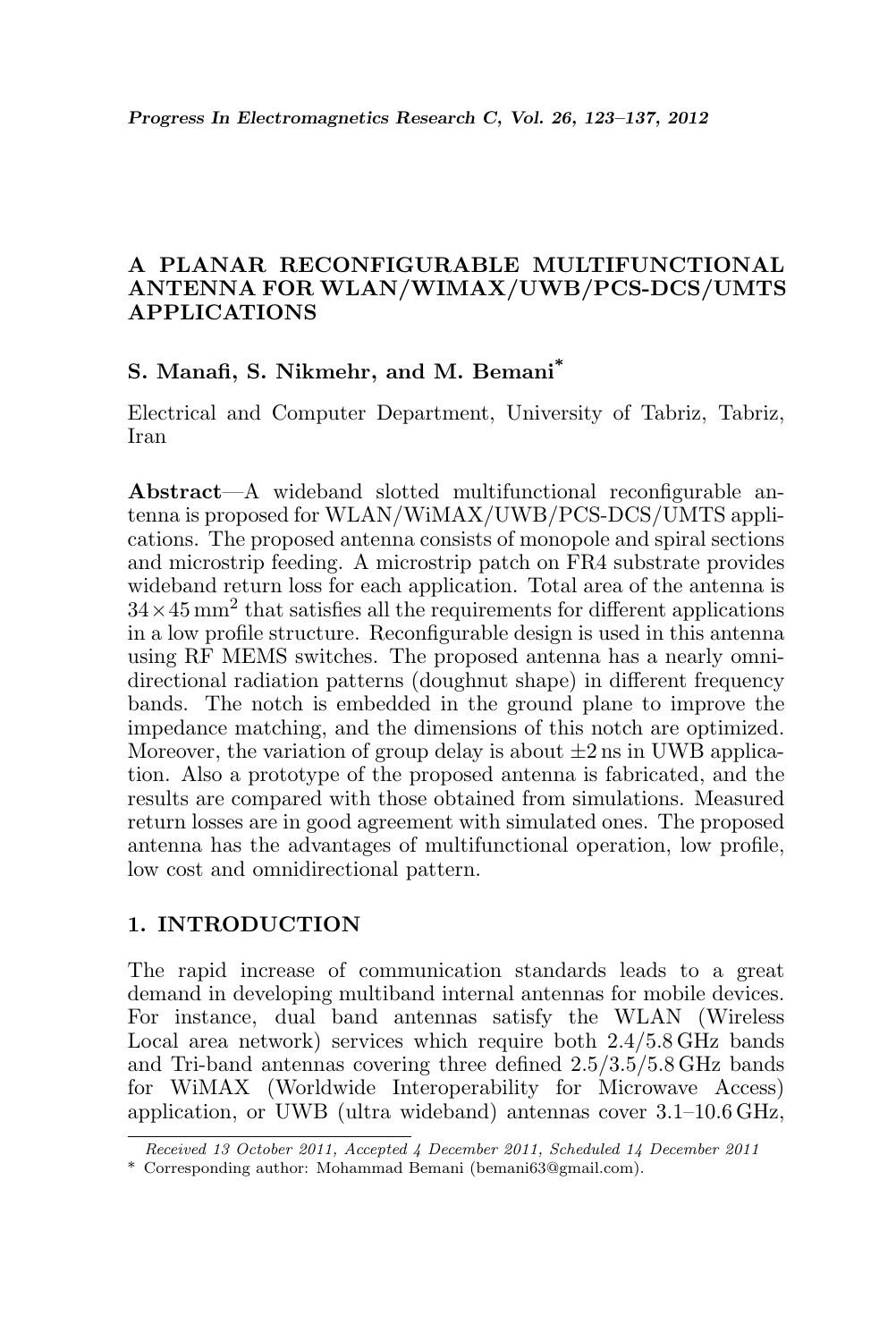| <b>Services</b>  | Uplink (MHz)       | Downlink (MHz) |
|------------------|--------------------|----------------|
| <b>DCS 1800</b>  | 1710.0-1785.0      | 1805.0-1880.   |
| <b>PCS 1900</b>  | 1850.0-1910.0      | 1930.0-1990.0  |
| <b>UMTS 2100</b> | 1920.0-1980        | 2110.0-2170.0  |
| WLAN             | $802.11$ (b and g) | 2400-2484      |
| <b>WLAN</b>      | 802.11a (indoor)   | 5150-5350      |
| WLAN             | 802.11a (outdoor)  | 5725-5825      |

|  | Table 1. Wireless services frequency bands. |  |
|--|---------------------------------------------|--|
|  |                                             |  |

in addition antennas covering 1.8/2.1 GHz bands for PCS (Personal Communication System)-DCS (Digital Communication System) and UMTS (Universal Mobile telecommunication system) applications. Each of them has involved many researches and different configurations of microstrip planar antennas  $[1-4]$ . A list of some of these services is shown in Table 1. All the mentioned applications can be integrated in one reconfigurable antenna which can switch antenna function from one state to another by RF MEMS (Radio-Frequency Micro Electro Mechanical Systems) switches to reduce the cost of antenna for each application separately. Therefore, due to increasing importance of wireless communication applications, multifunctional reconfigurable antennas are becoming the key topic of researches in the field of antennas these days.

Also, in multifunctional antennas, besides covering different frequency bands, radiation patterns are important to satisfy distinctive application requirements. Here, quasi-omnidirectional radiation pattern is required for various applications, because this kind of antenna is designed for Laptop, PDA (Personal Digital assistant) or other portable devices and because the client side is not specified.

In addition, RF MEMS switches provide some advantages in parameters such as isolation, insertion loss, linearity, and energy consumption contrary to PIN diodes and FET transistors. Hence, RF MEMS switches are the best option for high frequency antennas [5], which are used in this reconfigurable antenna.

Various designs and techniques have been used to obtain multiband operation [6–9]. Also, RF MEMS switched antennas have been reported to achieve multiband function [8, 9].

In this article, to realize the advantages of the reconfigurable antennas, a novel multiband reconfigurable antenna is presented. It consists of monopole and spiral sections fed by a microstrip line. The frequency reconfigurability is achieved by changing the length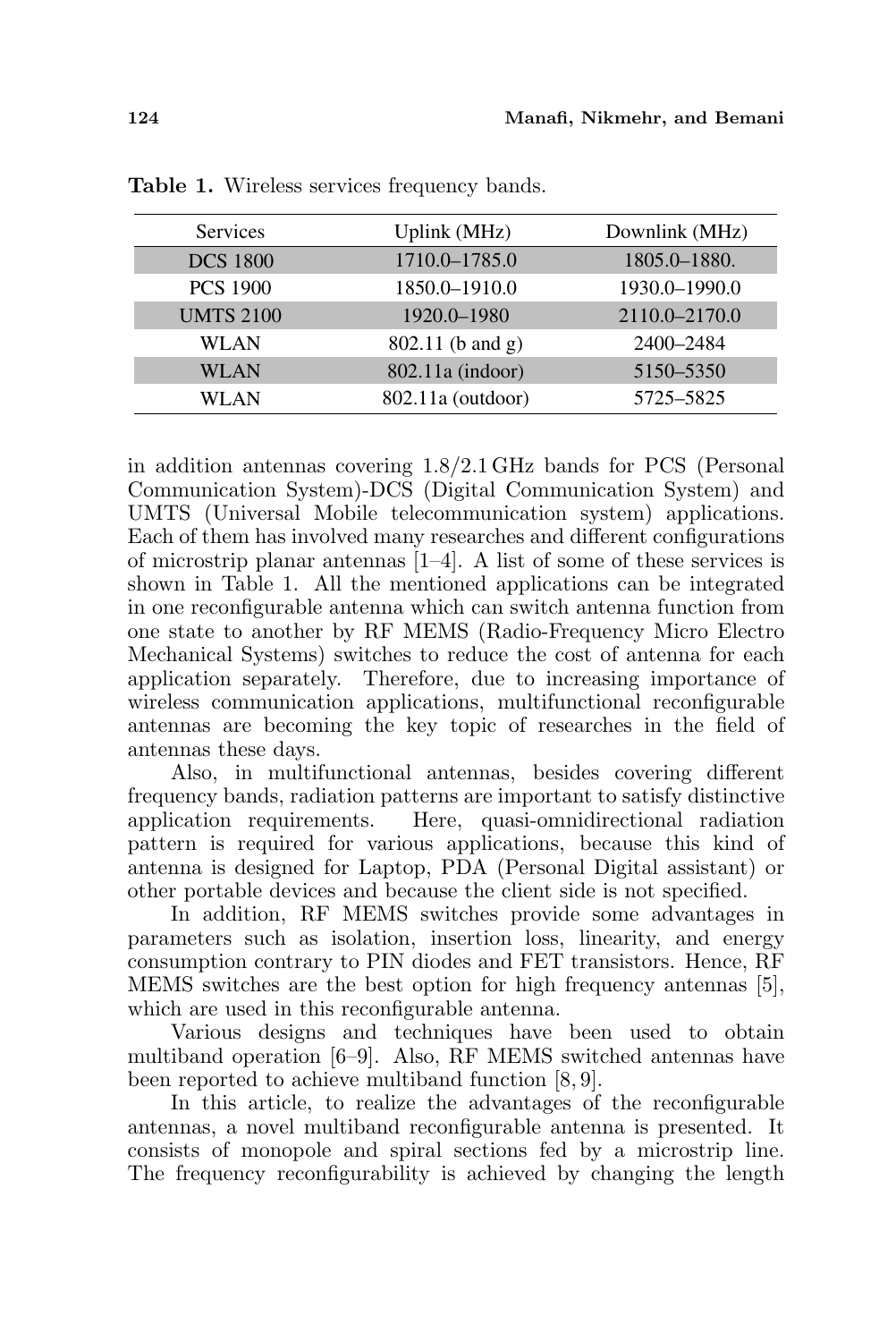### Progress In Electromagnetics Research C, Vol. 26, 2012 125

of these sections by connecting or disconnecting metallic branches using RF MEMS switches. Four prototypes, operating in the four frequency bands of the considered applications, have been fabricated with etched/ideal switches. The organization of this article is as follows. In Section 2, the antenna structure and design issues are given. The design parameters, simulated and experimental results are presented in Section 3.

# 2. ANTENNA DESCRIPTION

Planar monopole antenna design is a proper device to achieve UWB and multiband operating characteristics [10–15]. Another important feature of planar monopole antenna is monopole-like radiation pattern which is omnidirectional. Also meandered strip such as spiral part of antenna can produce resonant modes at lower frequencies. Therefore,

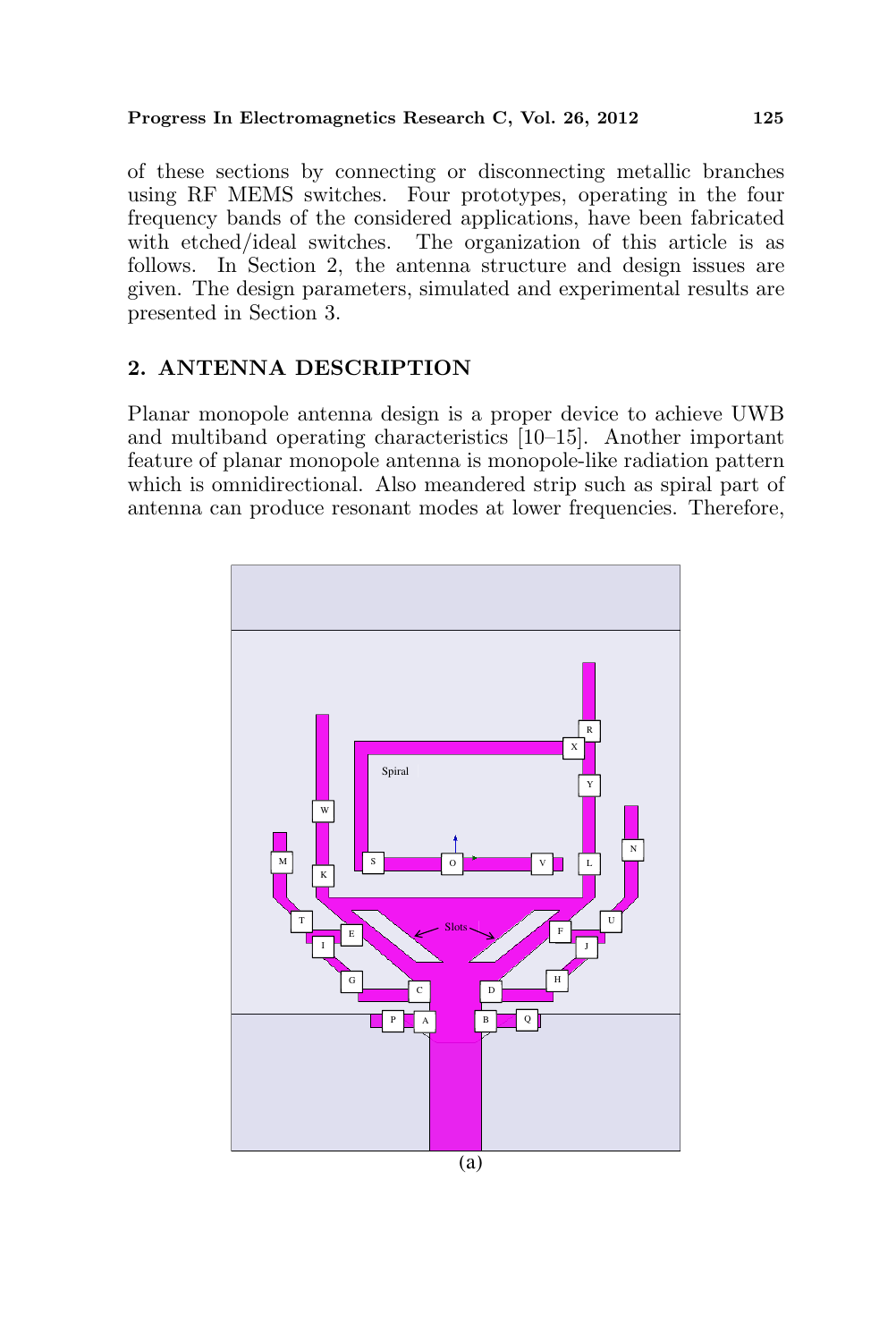

Figure 1. Geometry of the proposed antenna (a) upper layer, (b) bottom layer of antenna with  $W = 34.50, L = 45.00, W_1 = 12.66,$  $W_2 = 3.00, L_1 = 5.00, L_2 = 10.50$  mm.

joining triangular monopole antenna and spiral antenna could be useful to obtain multiband operation antenna. The geometry of the proposed antenna and determined places of RF MEMS switches is illustrated in Figure 1(a).

The antenna is printed on an inexpensive FR4 substrate with thickness  $(h)$  of 1.6 mm and has a relative permittivity of 4.4 and loss tangent of 0.02. The low profile of the proposed antenna makes it possible to be used in Laptop, PDA, or other small portable systems.

In addition to antenna resonating in desired frequencies, the radiation pattern of an antenna in these frequencies is also important. The radiation pattern of the antenna must be the same at various frequencies. The preliminary design of the antenna was dedicated to obtaining desired resonance frequencies for different applications. Some changes in antenna structure, such as adding slots [16] and parasitic elements [17], lead to desired radiation pattern.

At higher bands, resonant elements are monopole to which some branches are connected. But at lower bands, the spiral part of the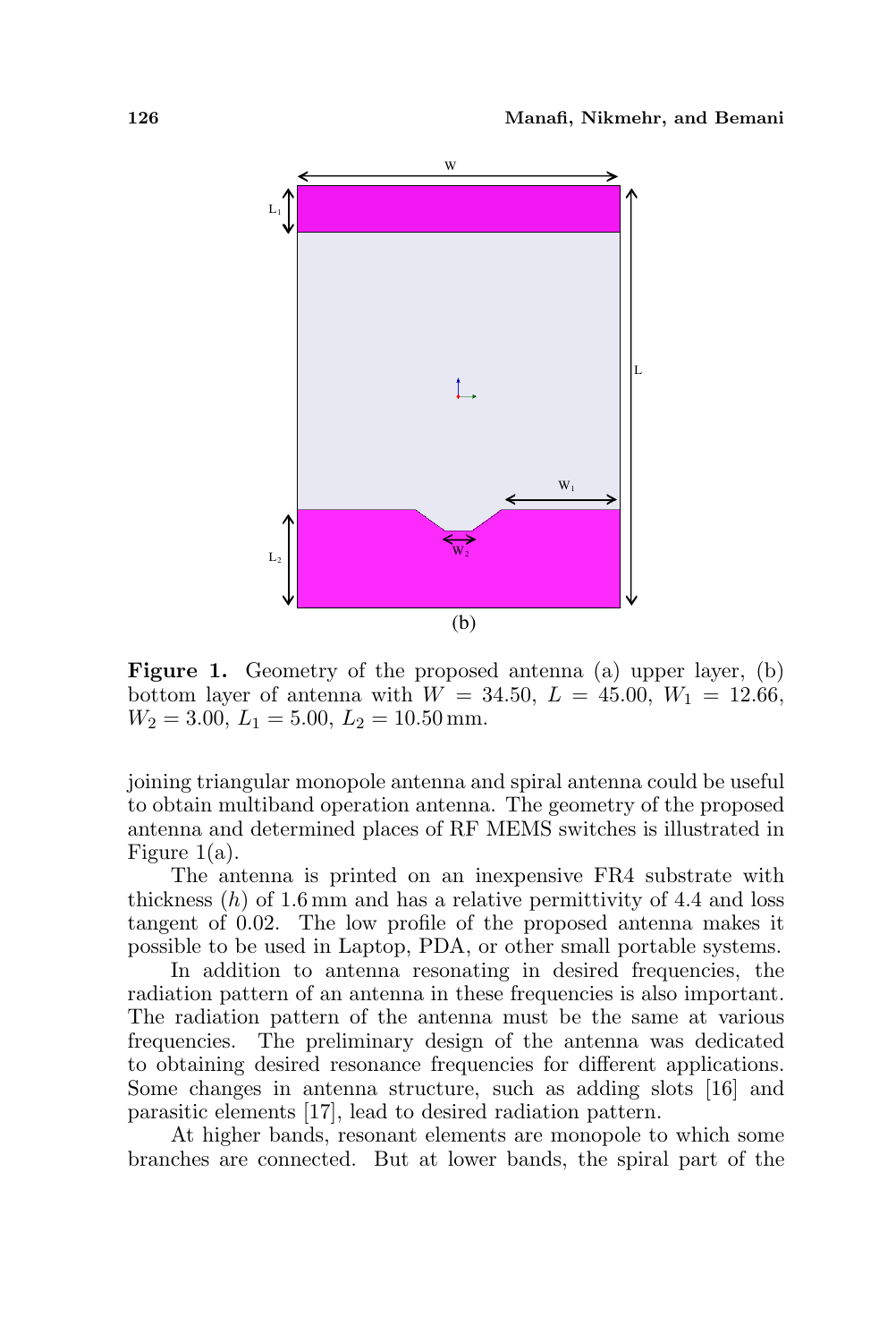antenna is the main resonant element. Also when the switches are 'off', multiple branches of the antenna couple capacitively to the main patch, which leads to impedance bandwidth improvement for UWB and other operations. In fact, the branches produce various resonant modes and widen the antenna bandwidth. When the switches are 'on', the additional branches are connected to the main patch via metallic paths which are provided by switches. Thus the effective length of the antenna is changed to cover the desired frequency band.

The lengths of quasi-symmetrical branches of antenna are not the same, in order to widen the impedance bandwidth of antenna at various operating frequencies.

Furthermore, the distance between branches is selected twice the width of branches to avoid unwanted coupling in each application. Numerical simulations show that distances less than 1.7 times of the branches' width make unwanted coupling and have effect on antenna operation. The optimized distance between branches is 2 mm.

The main function of switches is to conduct the additional branches thus extending the effective length of the antenna for desired frequencies. In fact, the placement of switches controls the current on conductive parts of the antenna. Here, all the RF MEMS switches are considered as etched switches (ideal) in simulations to decrease complication of antenna structure. We used etched switches because the comparison between the results of etched switches and RF MEMS switches shows that there is a good agreement between their operations [18]. The switches have dimensions of  $1 \times 1$  mm<sup>2</sup> and are modeled as conductive metallic patches which connect/disconnect the adjacent branches and main patch.

The parasitic ground plane located at top part of the bottom plate (ground plate) is added to this structure to shape radiation patterns. This parasitic ground plate obstructs the shape of directional radiation patterns toward upper side of the patch and shapes radiation patterns toward both upper and bottom sides of the antenna patch. In addition, increasing the width of this parasitic plate, when it overlaps the upper radiating branches of spiral part, could influence the resonant frequencies in WiMAX, PCS-DCS and UMTS applications. Finally, the optimized width of parasitic ground plate, which in one way shapes the radiation pattern and in another way does not impact on resonance frequencies, is 5 mm.

Two symmetrical slots of size  $2\times6.4$  mm<sup>2</sup> are cut in antenna patch to shape the radiation pattern. Without these two slots, the radiation pattern of the antenna is limited to upper and bottom sides of the patch. Adding these symmetrical slots shapes radiation pattern at the sides and lateral angles. In fact, these two symmetrical slots act as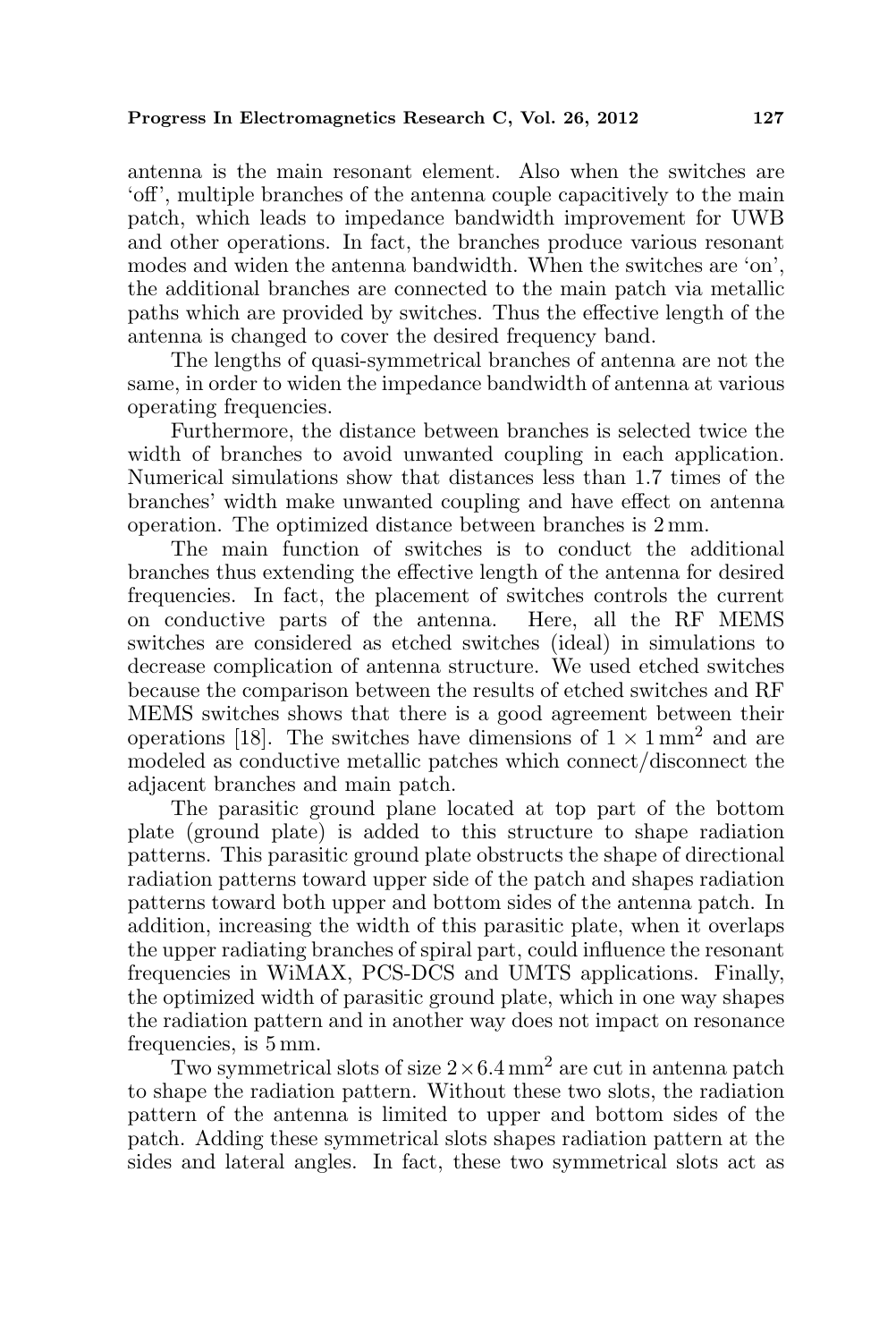slot array that shapes the antenna's radiation pattern. The placement of these two slots is based on the current distribution on triangular section concentrating at the edges of triangular section. Therefore, the slots disturb current distribution of the patch and change its radiation pattern without any changes in resonant frequencies.

Moreover, a notch is cut in the ground plane to improve the impedance matching. The sizes of slots and the notch and their exact places are optimized carefully by numerical simulations.

## 3. SIMULATIONS AND EXPERIMENTAL RESULTS

The structure of this antenna is simulated using HFSS software that is based on FEM method. To measure the return loss of this antenna, an edge-mount SMA connector was soldered to the edge of the board, and the return loss was measured on a network analyzer. The simulated results are verified by fabrication process and experimental results.

Besides parasitic ground plate, two symmetrical slots located at the center of the radiating patch play an important role in shaping the radiation patterns. Different arrangements of slots were analyzed during simulations to find the optimum configuration of slots satisfying the radiation pattern requirements.

RF MEMS switches bridge the small gaps which are created in the etched multifunctional antenna and change the physical dimensions of

| Application | On Switches                                                                             |
|-------------|-----------------------------------------------------------------------------------------|
| WLAN        | C, D, E, F, T, U                                                                        |
| WiMA X      | C, D, E, F, K, L, R, W, Y                                                               |
| <b>UWB</b>  | A,B,C,D,E,F,G,H,I,J,K,L,M,N,T,U                                                         |
|             | UMTS, PCS and DCS   A, B, E, F, G, H, I, J, K, L, M, N, O, P, Q, R, S, T, U, V, W, X, Y |

Table 2. Application of antenna in various situations of switches.

Table 3. Details of the length of different branches which are determined in Figures 2–5.

| Application   | Dimensions (mm) |                |       |       |                |                           |                |       |       |                |  |                |                |      |                |              |                |                |                |
|---------------|-----------------|----------------|-------|-------|----------------|---------------------------|----------------|-------|-------|----------------|--|----------------|----------------|------|----------------|--------------|----------------|----------------|----------------|
| <b>WLAN</b>   | $W_1$<br>$W_2$  |                |       | $W_3$ |                | $W_{5}$<br>W <sub>4</sub> |                | $L_1$ |       | $L_2$          |  | $L_3$          | $L_4$          |      | $L_{5}$        | $L_6$        |                | $L_{7}$        | $L_{10}$       |
|               | 5.50            | 5.50           | 4.84  |       | 21.50          | 4.00                      |                | 11.50 |       | 8.00<br>3.50   |  | 3.00           |                | 2.00 |                | 2.00<br>1.00 |                | 3.00           |                |
| WiMAX         | $W_1$           | $W_2$          |       | $W_3$ |                | $W_4$                     |                | $W_5$ |       | $L_1$          |  | L <sub>2</sub> | $L_3$          |      | $L_4$          |              | $L_5$          |                | $L_6$          |
|               | 5.50            | 5.50           |       | 4.84  |                | 21.50                     |                | 4.00  |       | 11.50          |  | 8.00           |                | 3.50 |                | 14.00        |                | 18.00          | 3.00           |
| <b>UWB</b>    | $W_1$           | W <sub>2</sub> | $W_3$ |       | W <sub>4</sub> | W <sub>5</sub>            | W <sub>6</sub> |       | $L_1$ | L <sub>2</sub> |  | L <sub>3</sub> | L <sub>4</sub> |      | $L_5$          |              | L <sub>6</sub> | $L_7$          | $L_{10}$       |
|               | 2.30            | 3.20           | 5.50  |       | 4.84           | 20.5                      | 4.00           |       | .05   | 8.00           |  | 3.50           | 7.00           |      | 8.00           |              | 5.00           | 6.00           | 3.00           |
| UMTS, PCS and | $W_1$           | W <sub>2</sub> |       | $W_3$ |                | $W_4$                     | W <sub>5</sub> |       |       | W <sub>6</sub> |  | Li             | L <sub>2</sub> |      | L <sub>3</sub> |              |                | L <sub>4</sub> | L <sub>5</sub> |
| DCS           | 4.50            | 4.50           |       | 19.50 |                | 15.00                     | 17.50          |       |       | 4.00           |  | 5.00           | 7.00           |      | 18.00          |              |                | 10.00          | 14.00          |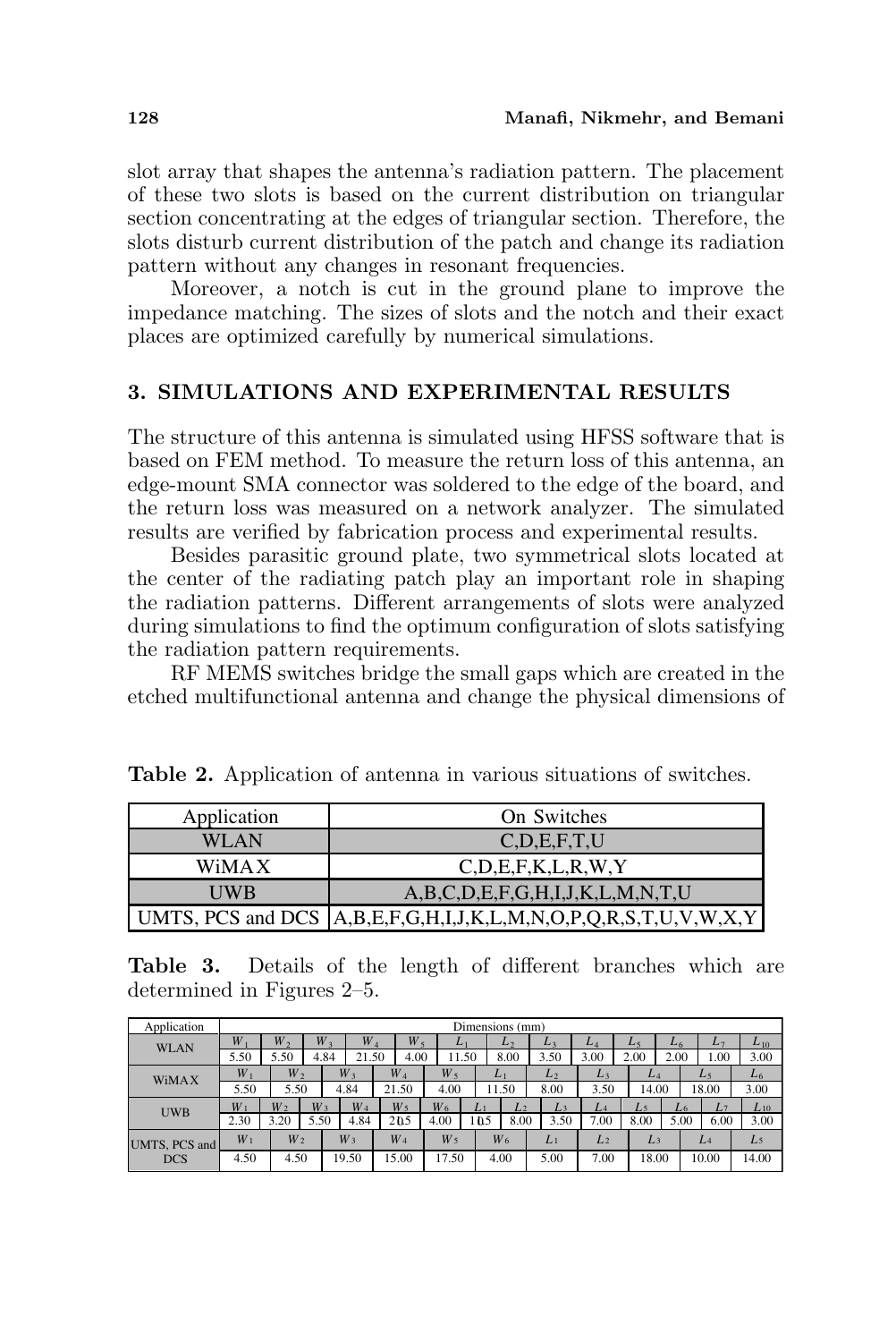#### Progress In Electromagnetics Research C, Vol. 26, 2012 129

the antenna for various frequencies.

The parameters of the antenna's circuit layout for different applications are shown in Figures 2–5 and summarized in Table 2. The length of different branches which are determined in Figures 2–5 are listed in Table 3. The value of width of the branches is 1 mm.



Figure 2. Antenna structure for use in WLAN systems. (a) Antenna geometry with all the ON and OFF switches. (b) Upper layer of antenna geometry with all the ON switches.



Figure 3. Antenna structure for use in WiMAX systems. (a) Antenna geometry with all the ON and OFF switches. (b) Upper layer of antenna geometry with all the ON switches.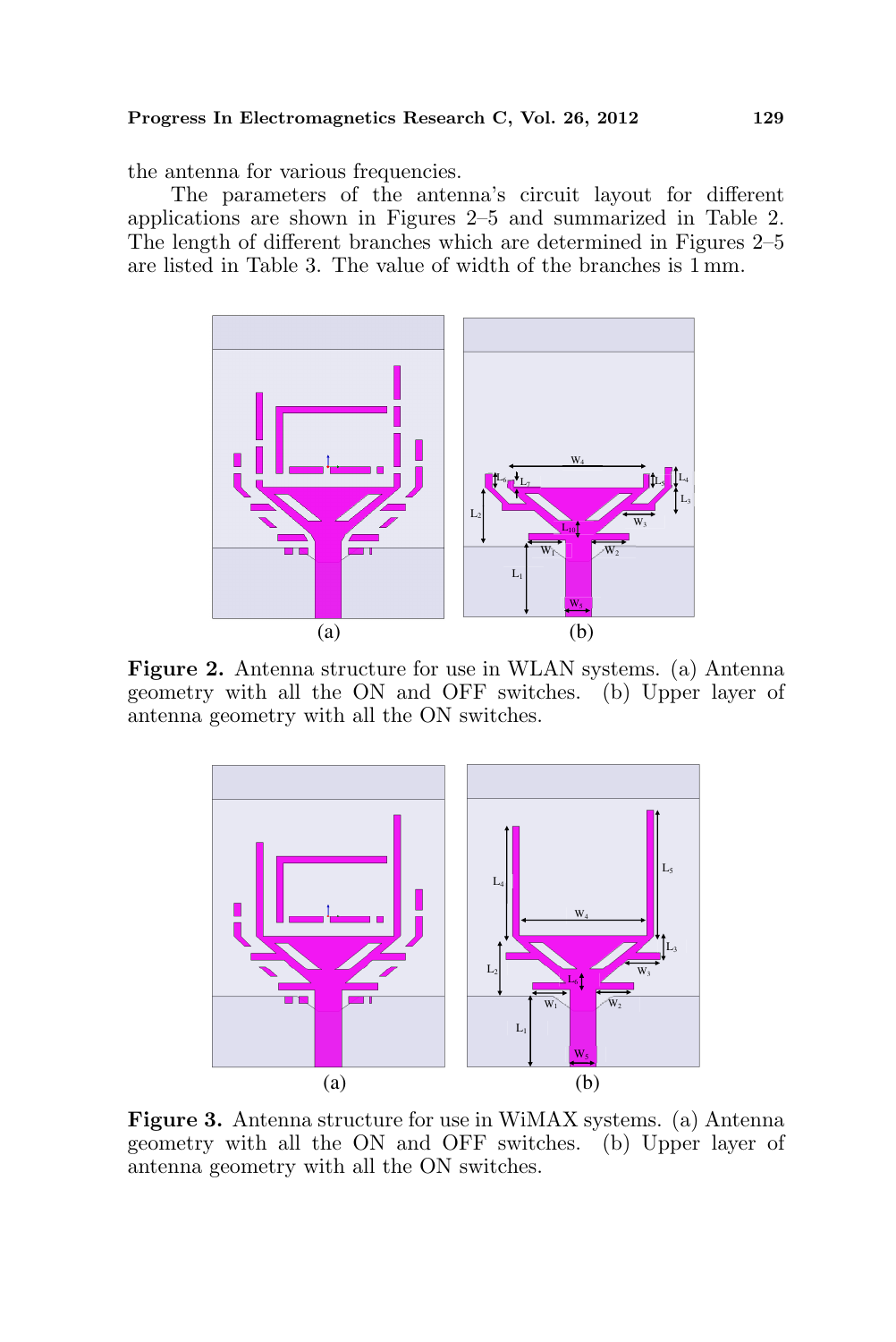

Figure 4. Antenna structure for use in UWB systems. (a) Antenna geometry with all the ON and OFF switches. (b) Upper layer of antenna geometry with all the ON switches.



Figure 5. Antenna structure for use in PCS-DCS/UMTS applications. (a) Antenna geometry with all the ON and OFF switches (b) Upper layer of antenna geometry with all the ON switches.

According to simulated results, a prototype of the proposed multifunctional antenna is fabricated as shown in Figure 6. A 50 microstrip line is etched on the FR4 substrate to feed the antenna.

The simulated and measured return losses for these states versus frequency are presented and compared in Figures  $7(a)$ –(d), and there is a good agreement between the simulated and experimental results.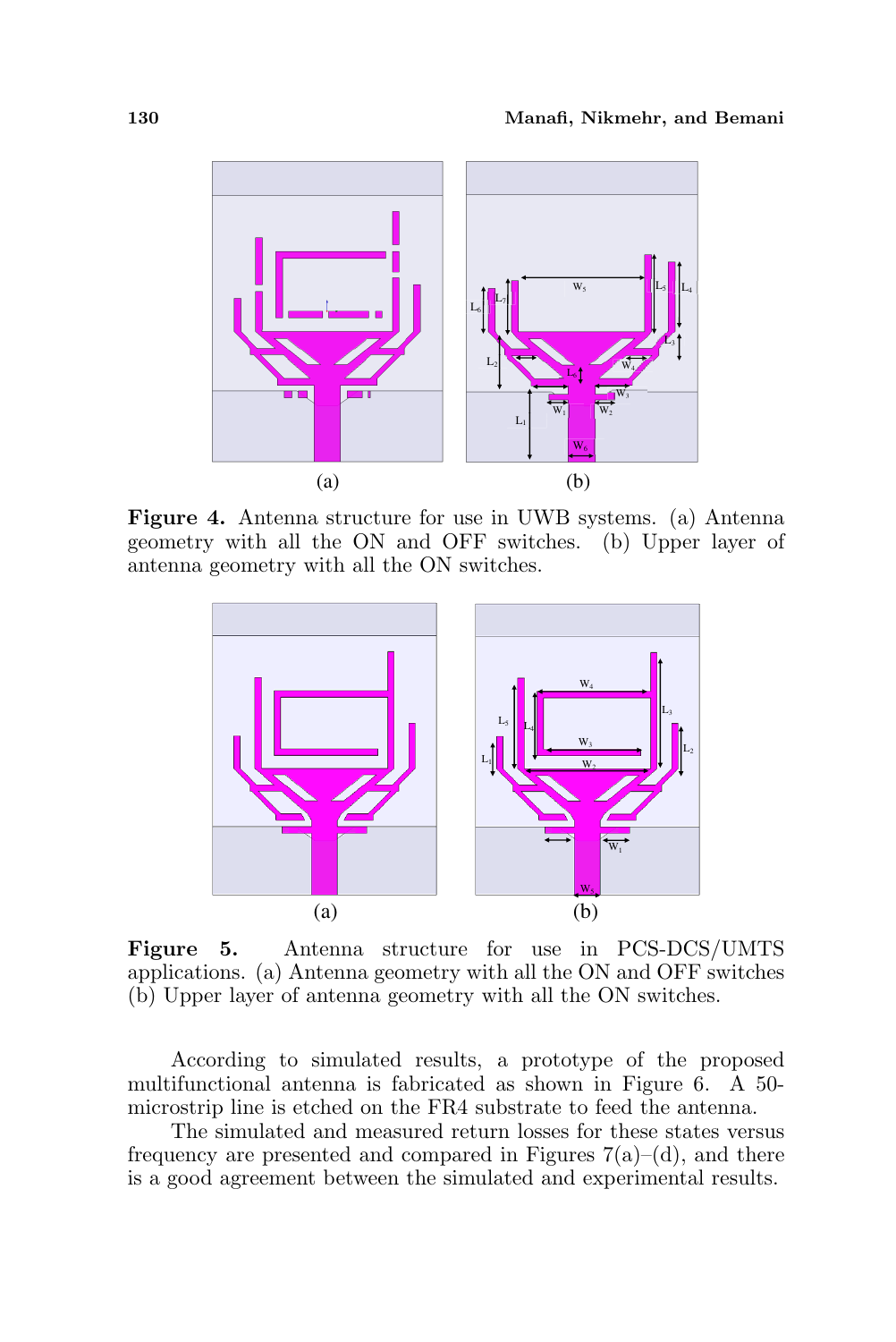

Figure 6. Fabricated prototype of proposed multifunctional antenna.



Figure 7. Measured and simulated return loss versus frequency for (a) WLAN, (b) WiMAX, (c) UWB, (d) PCS-DCS/UMTS application.

The radiation patterns in both  $E$  and  $H$  planes are shown in Figures 8–11, which are almost constant in different operating frequency bands.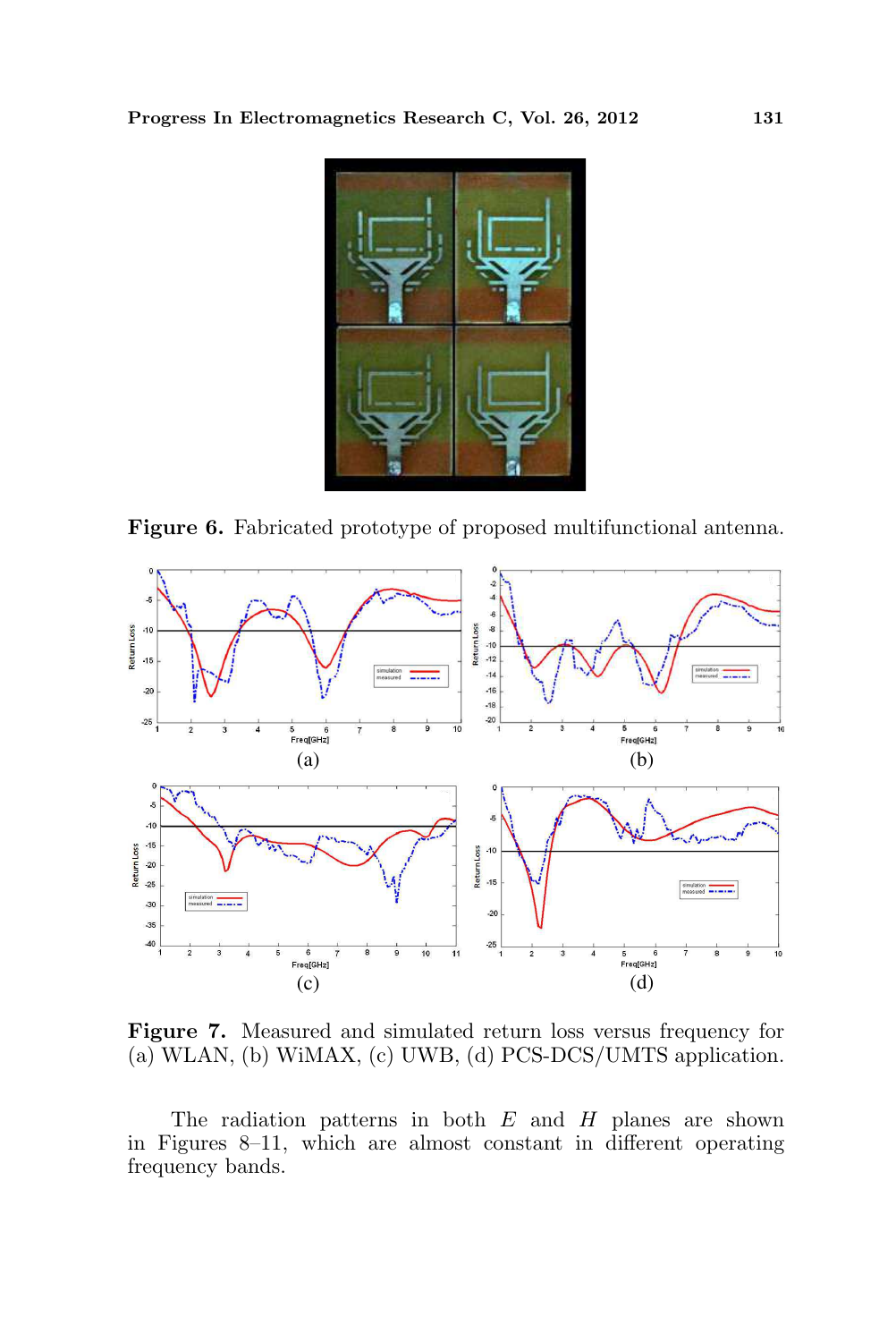

Figure 8. Radiation patterns for WLAN application at 2.40 GHz for (a) E-plane, (b) H-plane, and at  $5.80$  GHz for (c) E-plane, (d) H-plane.

In addition, impulse response of the antenna in UWB application is important, because any transfiguration of received and transmitted pulses and also timing errors are related to it. Therefore, the amplitude and group delay distortion should be limited to have a reliable system. In other words, group delay is expected to be constant and stable over the entire frequency band [19]. The simulated group delay of the proposed antenna is illustrated in Figure 12; the amplitude of the group delay is almost constant (within a range of  $\pm 2.5$  ns).

Finally, the measured peak gains for some of the operating frequencies are presented in Table 4.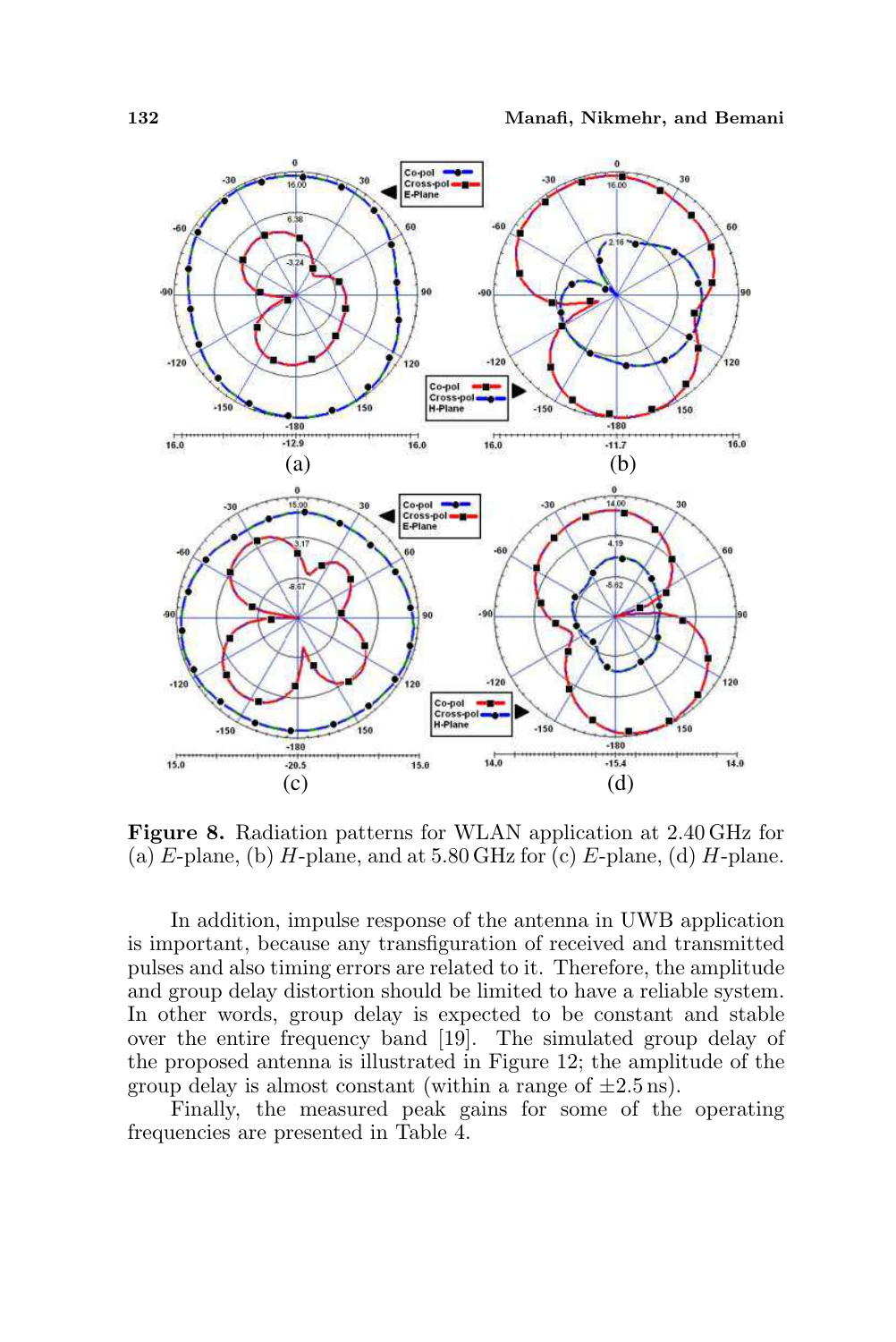

Figure 9. Radiation patterns for WiMAX application at 2.50 GHz for (a) E-plane, (b)  $\overline{H}$ -plane, and at 3.50 GHz for (c) E-plane, (d) H-plane, and at  $5.80$  GHz for (e) E-plane, (f) H-plane.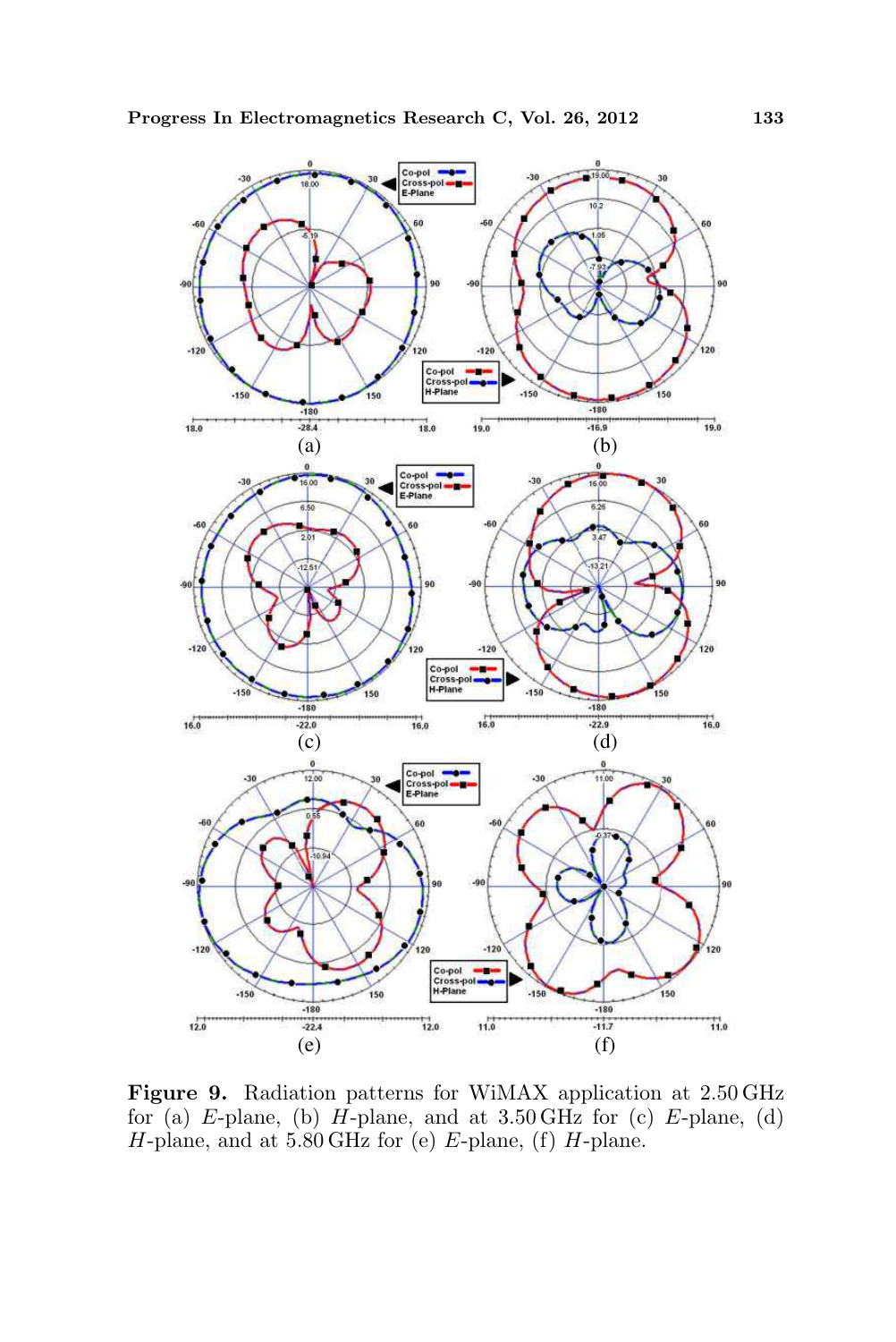

Figure 10. Radiation patterns for UWB application at 4 GHz for (a) E-plane, (b) H-plane, and at 7 GHz for (c)  $\overrightarrow{E}$ -plane, (d) H-plane.

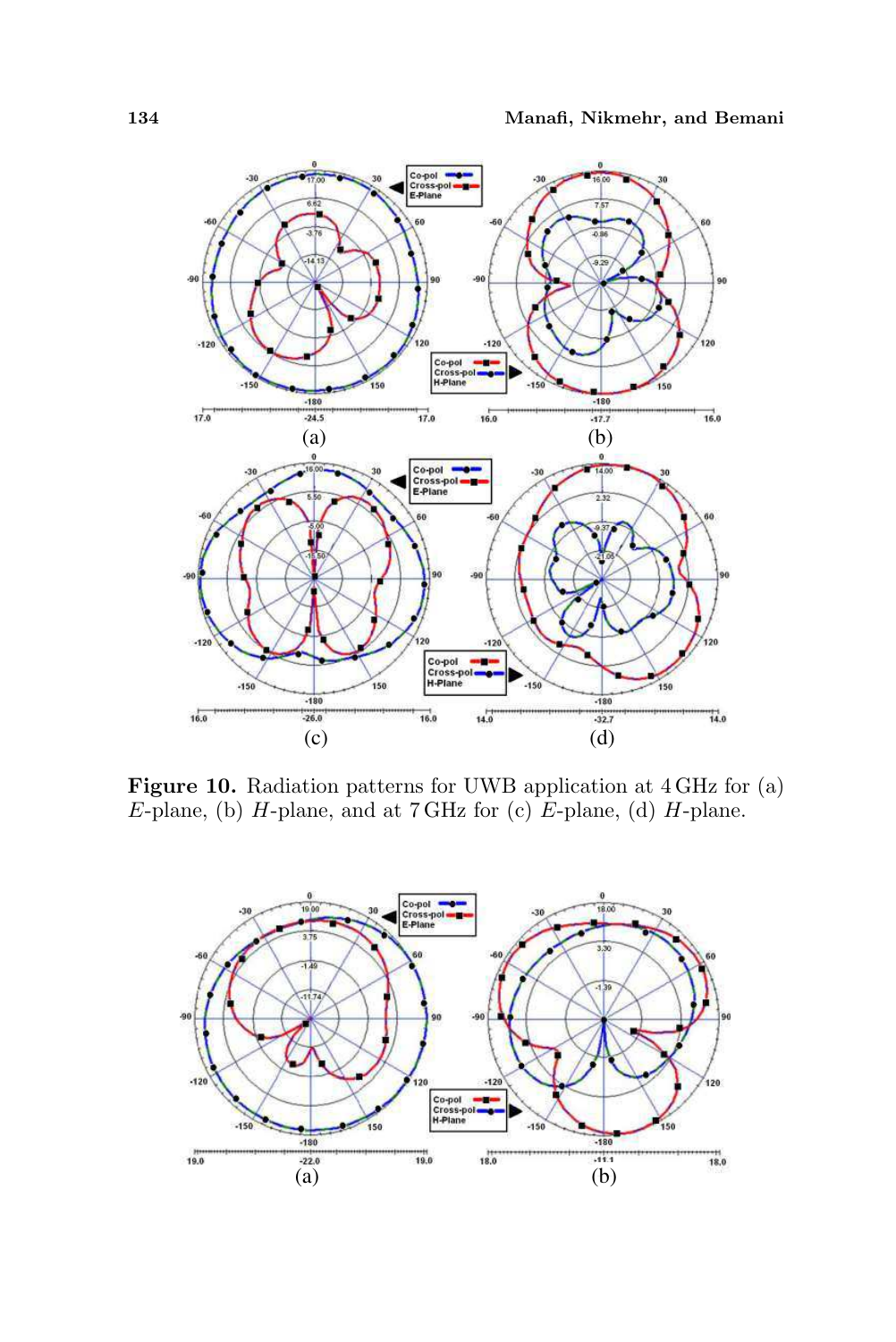

Figure 11. Radiation patterns for PCS-DCS/UMTS application at 1.80 GHz for (a) E-plane, (b) H-plane, and at  $2.10$  GHz for (c) E-plane, (d)  $H$ -plane.



Figure 12. The group delay characteristic of the proposed antenna.

Table 4. Measured peak gain for operating frequencies.

| Application       | Gain         |  |                        |            |  |  |  |
|-------------------|--------------|--|------------------------|------------|--|--|--|
| <b>WLAN</b>       | At $2.4$ GHz |  | At 5.8 GHz             |            |  |  |  |
|                   | $0.22$ dB    |  | $0.36$ dB              |            |  |  |  |
| WiMAX             | At $2.5$ GHz |  | At $3.5$ GHz           | At 5.8 GHz |  |  |  |
|                   | $0.45$ dB    |  | $0.33$ dB<br>$0.18$ dB |            |  |  |  |
| UMTS, PCS and DCS | At $2.1$ GHz |  | At $1.8$ GHz           |            |  |  |  |
|                   | $1.45$ dB    |  | $0.80$ dB              |            |  |  |  |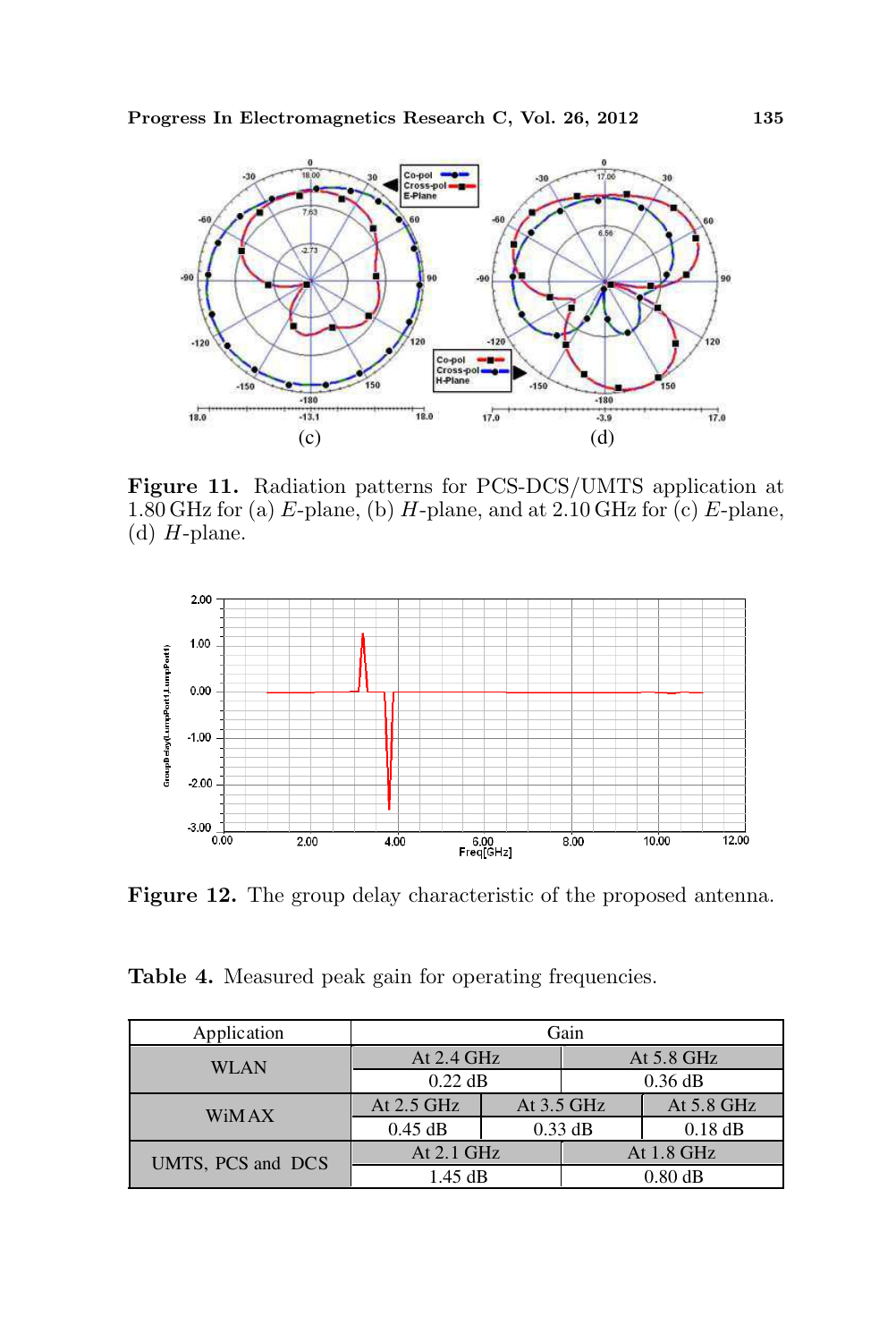# 4. CONCLUSION

By combining a monopole and spiral antenna and RF MEMS switches, a broadband multifunctional reconfigurable antenna is designed and implemented. The proposed antenna covers the required frequency bands for WLAN/WiMAX/UWB/PCS-DCS/UMTS applications. This antenna can resonate in two or three frequencies simultaneously for WLANand WiMAX applications. The proposed antenna supports UWB application which is not supported in [8, 9]. Besides, by RF MEMS switches its operation can change from one state to another to cover different applications. This design satisfies the bandwidth, radiation pattern, and return loss requirements for mentioned applications. Low profile and lower cost of the fabrication of this antenna are some of the important advantages of the proposed design.

## REFERENCES

- 1. Liao, W. J., S. H. Chang, and L. K. Li, "A compact planar multiband antenna for integrated mobile devices," Progress In Electromagnetics Research, Vol. 109, 1–16, 2010.
- 2. Chiu, C. W., C. H. Chang, and Y. J. Chi, "Multiband folded loop antenna for smart phones," Progress In Electromagnetics Research, Vol. 102, 213–226, 2010.
- 3. Tze-Meng, O., K. G. Tan, and A. W. Reza, "A dual-band omnidirectional microstrip antenna," Progress In Electromagnetics Research, Vol. 106, 363–376, 2010.
- 4. Abu, M., M. K. A. Rahim, O. B. Ayop, and F. Zubir, "Triple-band printed dipole antenna with single-band AMC-HIS," Progress In Electromagnetics Research B, Vol. 20, 225–244, 2010.
- 5. Rebeiz, G. M., "RF MEMS switches: Status of the technology," 12th International Conference on Transducers, Solid-State Sensors, Actuators and Microsystems, Vol. 2, 1726–1729, Jun. 2003.
- 6. Liu, W.-C. and Y. Dai, "Dual-broadband twin-pair inverted-L shaped strip antenna for WLAN/Wimax applications," Progress In Electromagnetics Research Letters, Vol. 27, 63–73, 2011.
- 7. Ren, F.-C., F.-S. Zhang, J. H. Bao, Y.-C. Jiao, and L. Zhou, "Printed bluetooth and UWB antenna with dual band-notched functions," Progress In Electromagnetics Research Letters, Vol. 26, 39–48, 2011.
- 8. Fan, S.-T., Y.-Z. Yin, H. Li, S.-J. Wei, X.-H. Li, and L. Kang, "A novel tri-band printed monopole antenna with an etched ∩-shaped slot and a parasitic ring resonator for WLAN and